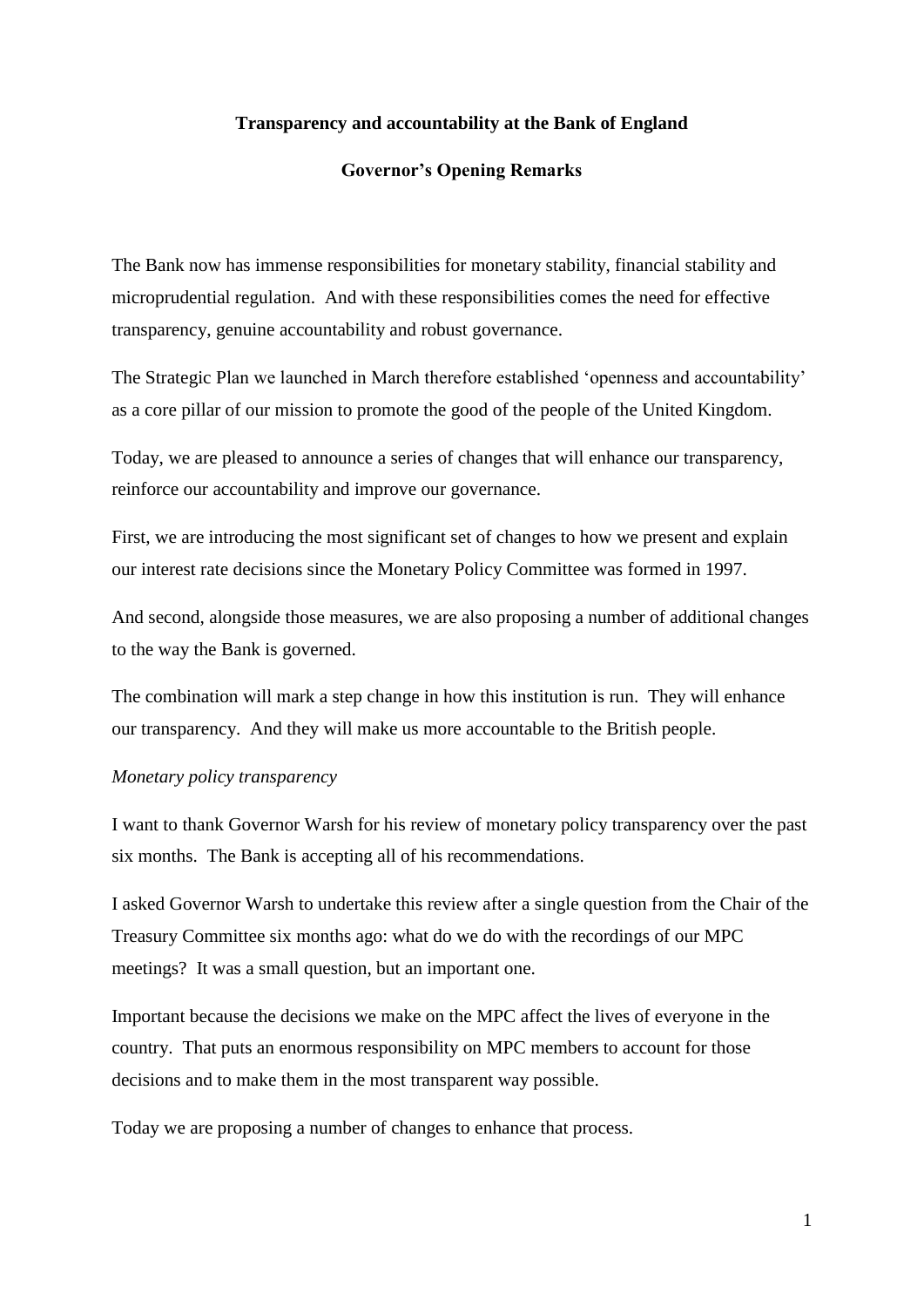First, as recommended by Governor Warsh, the MPC will publish full written transcripts of the meetings at which monetary policy is decided, after a period of eight years.

This is consistent with the Warsh Review, and we believe that it strikes the right balance between the need to give members space to deliberate and our intention to enhance accountability and transparency. These new arrangements will take effect in March next year.

Second, the Warsh Review recommends the MPC publish a detailed policy statement as soon as is practicable following each policy meeting. The MPC agrees that this would improve its communications and accountability.

But we believe there is scope to go further.

We are announcing today our intention to publish both the minutes of our policy discussions and, in the relevant months, the *Inflation Report*, at the same time as our policy decision.

By removing the present drip feed of news – the policy decision, *Inflation Report*, minutes and vote – in favour of a single monetary policy announcement, we believe these arrangements will enhance the effectiveness of our monetary policy communications, making the policy signals we send as clear as possible.

We intend to move to this new framework in the summer of next year with the August *Inflation Report*.

Third, we are also minded to move to eight policy meetings a year, rather than the present twelve. That pattern is already adopted in other major central banks, and was recommended by every review of the process including the Treasury Committee's 2007 report, *The MPC Ten Years On*. It will require a change in the Bank of England Act, as will some of the other proposals we are making today.

Finally, we will hold four scheduled joint meetings between the Monetary and Financial Policy Committees in 2016 as well as some ad hoc meetings next year. This will help to ensure that policy making is joined-up across these two major policy committees of the Bank.

Our broad range of responsibilities creates the potential to exploit the complementarities and synergies between them. The effectiveness of each function influences that of the others.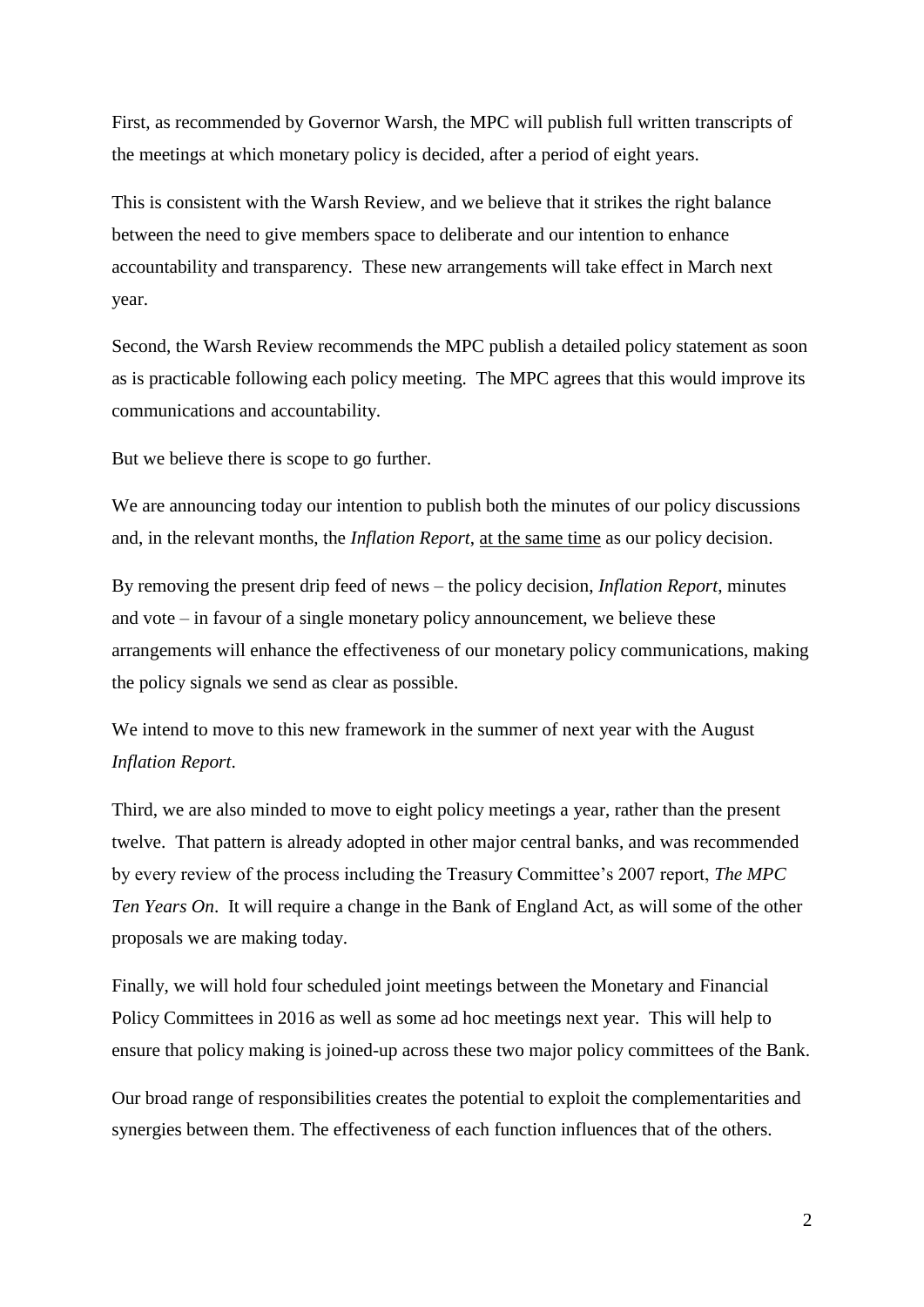Joint analysis and meetings will help us to maximise our impact by working together to meet the shared challenges we face in maintaining monetary and financial stability.

## *Transparency of Court*

The two other major changes we are announcing today concern the transparency of Court itself.

The first is that we will bring the publication of historical Court minutes within our new archive policy, under which minutes will be released after a period of 20 years.

That aligns the Bank's archive approach with best practice in Whitehall, and it means that during 2015 the Bank will publish the minutes of the Court meetings held between 1914 and 1987.

Second, in January 2015, the Bank also intends to make a special release, in appropriately redacted form, of the minutes of Court and related meetings during the crisis period of 2007- 09, as requested by the Treasury Committee. In combination with the recent Plenderleith, Winters and Stockton reviews, this provides a complete record of the Bank's activities during the crisis.

### *Governance*

Our final proposals concern the governance structure of the Bank.

We need a simpler structure for the Bank's governing bodies and a clearer commitment to accountability. That is what we have tried to achieve in these proposals, which are made with the benefit of having operated the new institutional structure of the Bank for 18 months. They seek to reinforce the intent of existing legislation and to make the Bank as effective as possible in delivering the responsibilities given to it by Parliament.

Simplifying the Bank's governance and making it more effective is easily addressed by a simple guiding principle, which makes a clear distinction between, one the one hand, the Bank as a *corporation*, governed by the Court of Directors overseeing strategy, finance, risk, staffing and budgets; and on the other hand the Bank's three *policy authorities* - the MPC, the FPC and the PRA Board, each acting under a separate statutory mandate.

From this principle, two sets of changes flow.